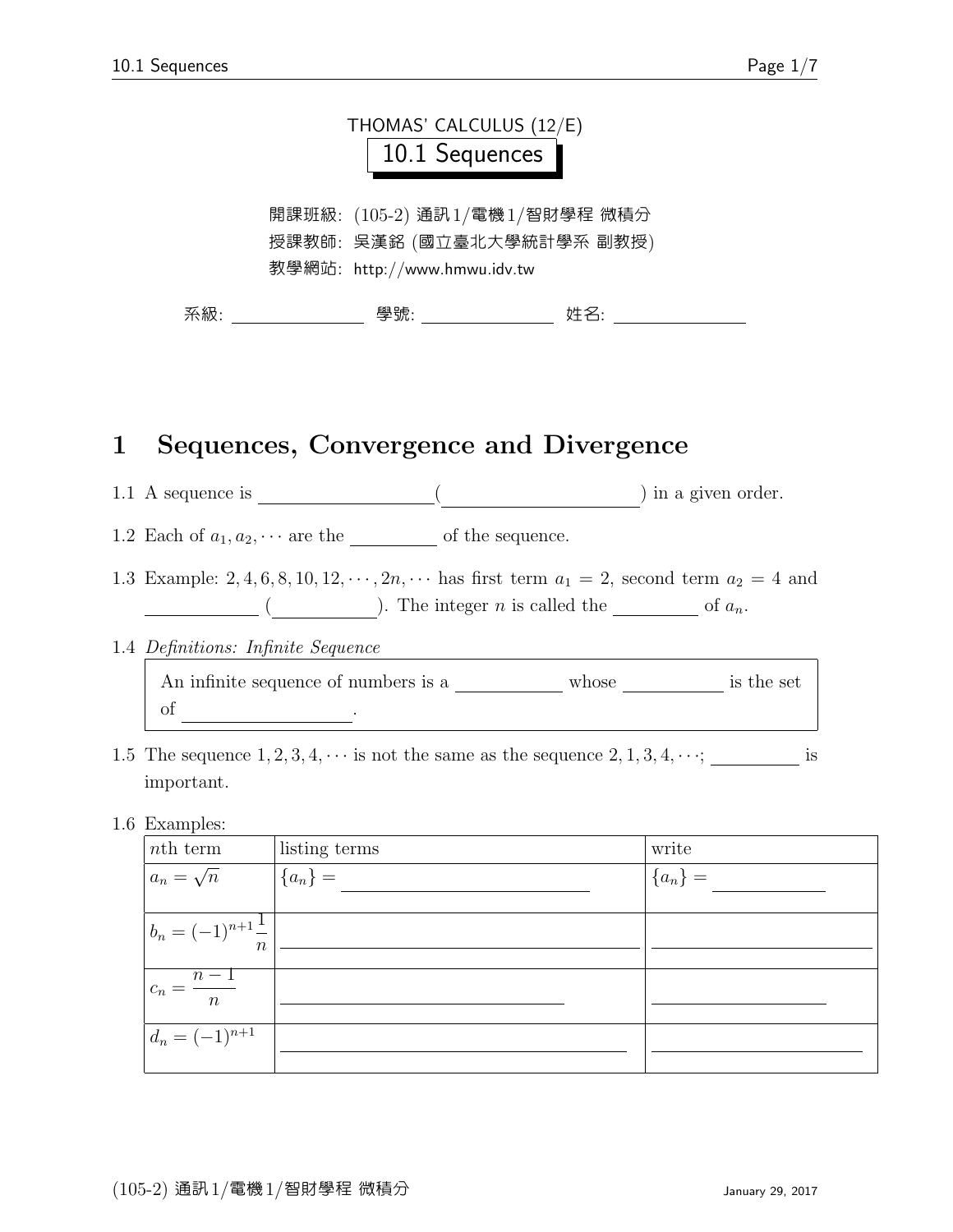1.7 Definitions: Converges, Diverges, Limit

| The sequence $\{a_n\}$ converges to the number    |           | if to every positive number |  |  |
|---------------------------------------------------|-----------|-----------------------------|--|--|
| there corresponds an integer<br>such that for all |           |                             |  |  |
|                                                   |           |                             |  |  |
| If no such number L exists, we say that $\{a_n\}$ |           | . If $\{a_n\}$ converges to |  |  |
| L, we write                                       | or simply | and call $L$ the            |  |  |
| of the sequence.                                  |           |                             |  |  |

1.8 Examples:

(a)  $\{1, \frac{1}{2}\}$ 2 , 1 3 , 1 4  $, \cdots, \frac{1}{n}$  $\frac{1}{n}, \cdots$ };  $\lim_{n \to \infty} a_n = \underline{\qquad}$ (b)  $\{0, \frac{1}{2}\}$ 2 , 2 3 , 3 4 , 4 5  $, \dots, 1 - \frac{1}{n}$  $\frac{1}{n}, \cdots$ };  $\lim_{n \to \infty} a_n = \underline{\qquad}$ (c) { √ 1, √ 2, √  $3, \cdots,$ √  $\overline{n}, \cdots\};$ (d)  $\{1, -1, 1, -1, \cdots, (-1)^{n+1}, \cdots\};$ 

1.9 Definitions: Diverges to Infinity



1.10 A sequence may diverge without diverging to infinity or negative infinity. Examples:  ${\rm and}$   ${\rm .}$ 

## 2 Calculating Limits of Sequences

2.1 Theorem 1

Let  ${a_n}$  and  ${b_n}$  be sequences of real numbers and let A and B be real numbers. The following rules hold if  $\lim_{n\to\infty} a_n = A$  and  $\lim_{n\to\infty} b_n = B$ 

1. Sum Rule:

2. Difference Rule: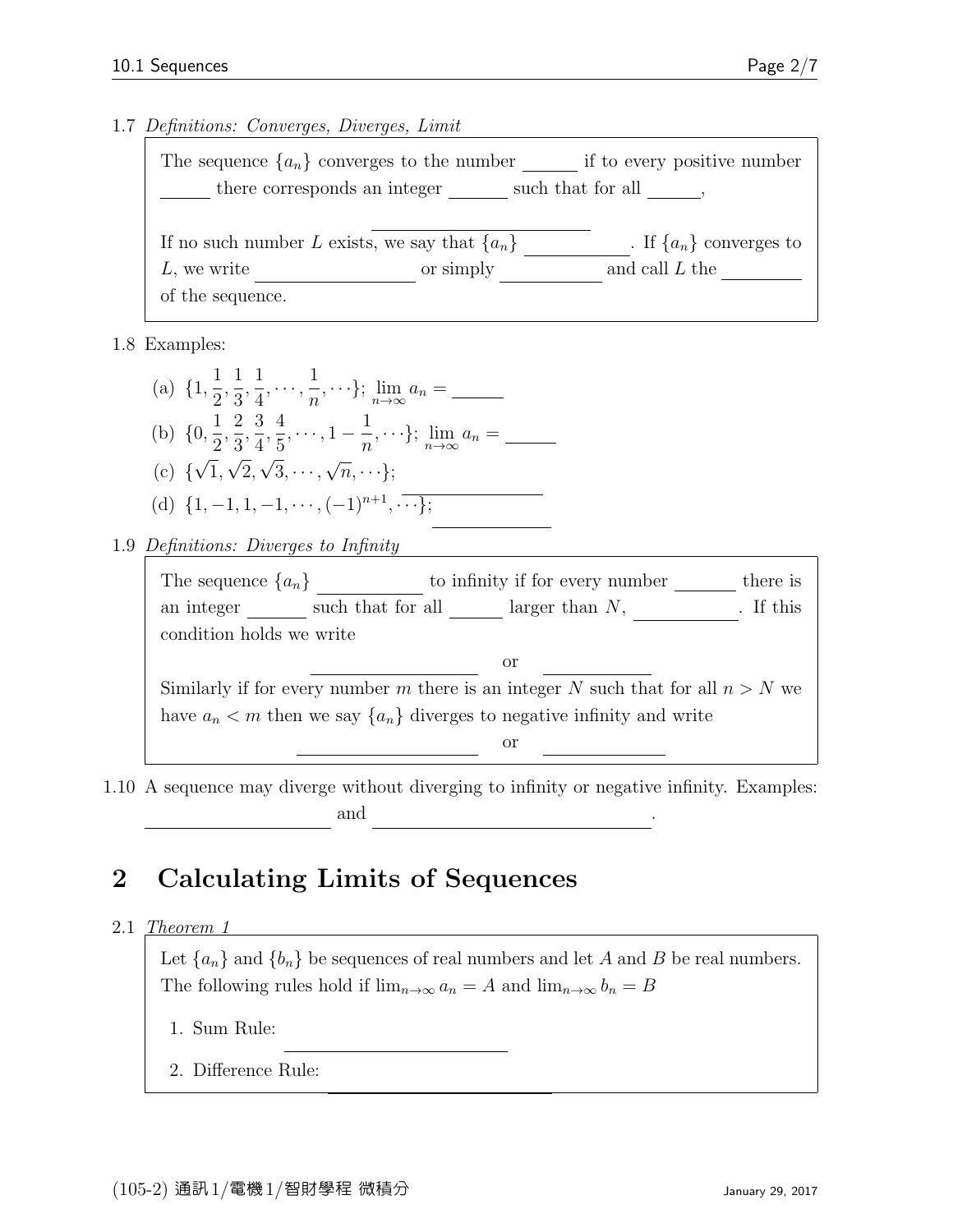- 3. Product Rule:
- 4. Constant Multiple Rule:
- 5. Quotient Rule:
- 2.2 Theorem 2: The Sandwich Theorem for Sequences

Let  ${a_n}$ ,  ${b_n}$  and  ${c_n}$  be sequences of real numbers. If holds for all *n* beyond some index N, and if  $\lim_{n\to\infty} a_n = \lim_{n\to\infty} c_n =$  then also.

2.3 Theorem 3: The Continuous Function Theorem for Sequences

bn

A

| Let $\{a_n\}$ be a sequence of real numbers. If |                                 | and if $f$ is a function |
|-------------------------------------------------|---------------------------------|--------------------------|
| that is                                         | and defined at all $a_n$ , then |                          |

- Ex. 1 . . . . . . . . . . . . . . . . . . . . . . . . . . . . . . . . . . . . . . . . . . . . . . . . . . . . (example3, p536)
- (a)  $\lim_{n\to\infty}(-\frac{1}{n})$ n  $) =$
- (b)  $\lim_{n\to\infty}$  (  $n-1$ n  $) =$

(c) 
$$
\lim_{n \to \infty} \frac{5}{n^2} =
$$

(d) 
$$
\lim_{n \to \infty} \frac{4 - 7n^6}{n^6 + 3} =
$$

Ex. 2 . . . . . . . . . . . . . . . . . . . . . . . . . . . . . . . . . . . . . . . . . . . . . . . . . . . . (example4, p536)

- (a)  $\lim_{n\to\infty}$  ( cos n  $\overline{n}$  $) =$
- (b)  $\lim_{n\to\infty}$  ( 1  $\frac{1}{2^n}$ ) =
- (c)  $\lim_{n \to \infty} (-1)^n \frac{1}{n}$ n =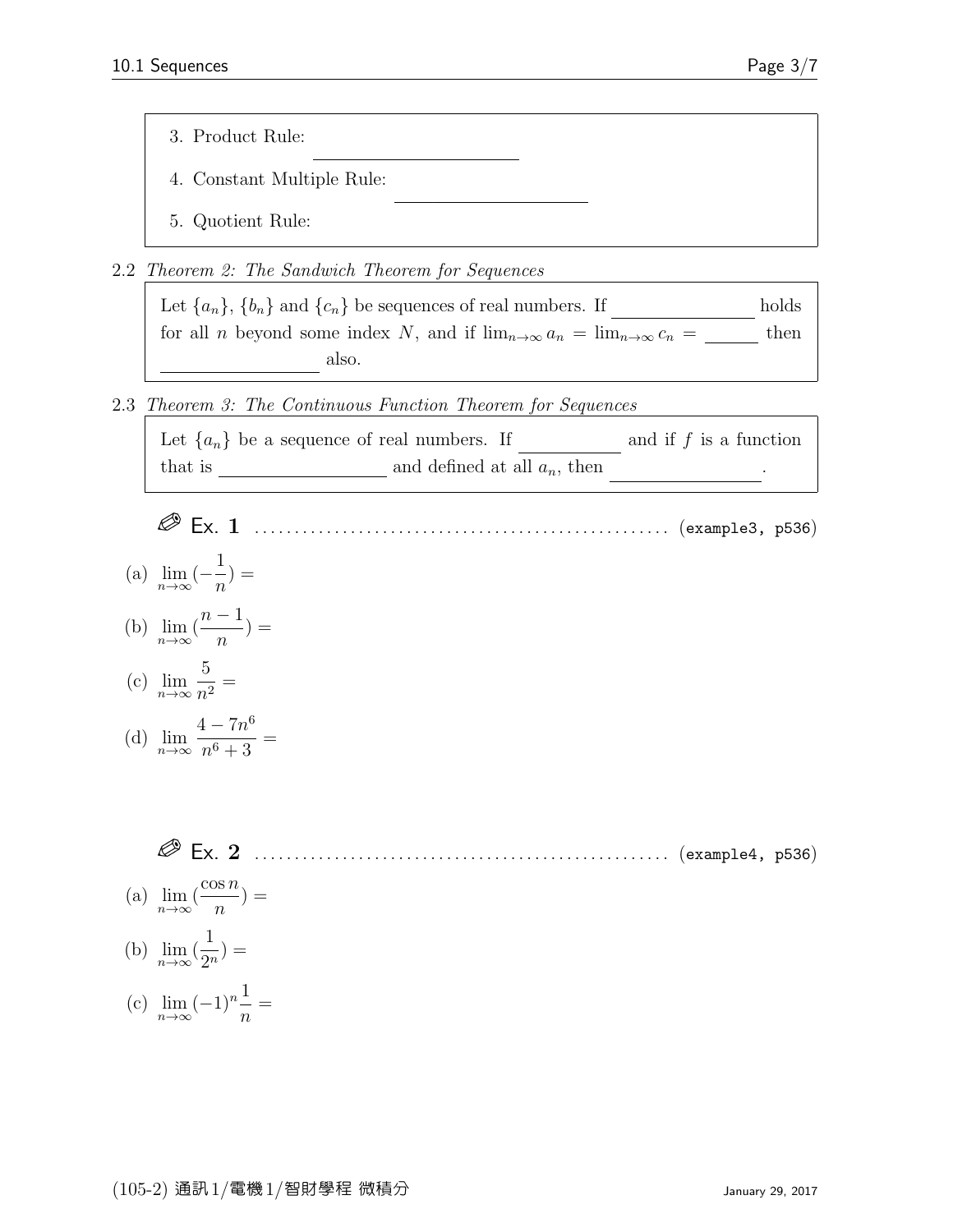

### 3 Using L'Hopital's Rule

3.1 Theorem 4

Suppose that  $f(x)$  is a function defined for all  $x \geq n_0$  and that is a sequence of real numbers such that  $for n \geq n_0$ . Then limx→∞  $\Rightarrow$ Ex. 5 . . . . . . . . . . . . . . . . . . . . . . . . . . . . . . . . . . . . . . . . . . . . . . . . . . . . (example7, p537)

Show that  $\lim_{n\to\infty}$  $\ln n$ n  $= 0.$ 

sol: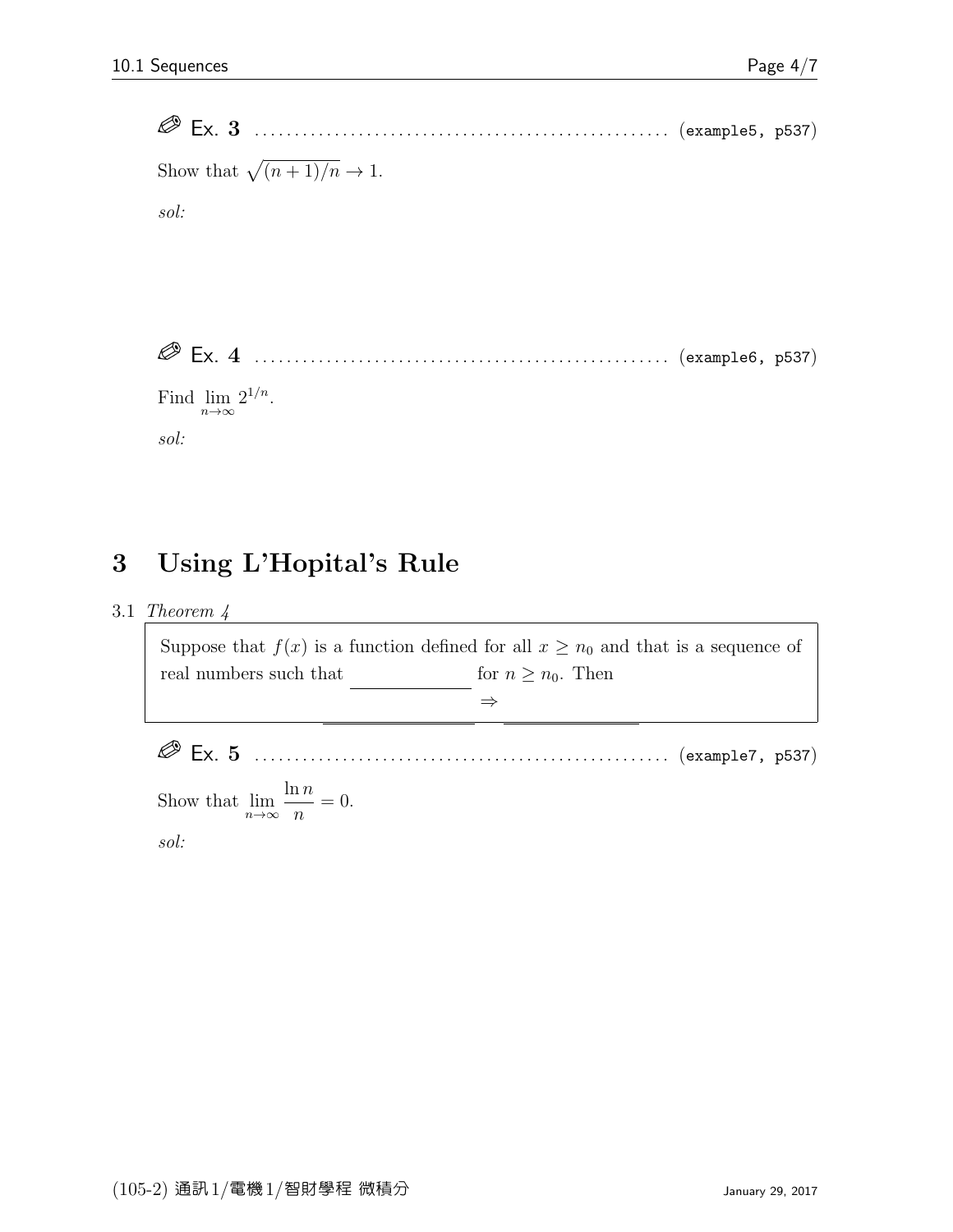Ex. 6 . . . . . . . . . . . . . . . . . . . . . . . . . . . . . . . . . . . . . . . . . . . . . . . . . . . . (example8, p537) Does the sequence whose *n*th term is  $a_n = \left(\frac{n+1}{n-1}\right)$  $\int^n$  converges? If so, find  $\lim_{n\to\infty} a_n$ . sol:

### 4 Commonly Occurring Limits

4.1 Theorem 5

1. 
$$
\lim_{n \to \infty} \frac{\ln n}{n} =
$$
\n2. 
$$
\lim_{n \to \infty} \sqrt[n]{n} =
$$
\n3. 
$$
\lim_{n \to \infty} x^{1/n} =
$$
\n4. 
$$
\lim_{n \to \infty} x^n =
$$
\n
$$
(|x| < 1)
$$
\n5. 
$$
\lim_{n \to \infty} (1 + \frac{x}{n})^n =
$$
\n
$$
(any x)
$$
\n6. 
$$
\lim_{n \to \infty} \frac{x^n}{n!} =
$$
\n
$$
(any x)
$$

#### 4.2 Definition



4.3 Theorem 6: The Monotonic Sequence Theorem

If a sequence  $\{a_n\}$  is both  $\underline{\hspace{1cm}}$  and  $\underline{\hspace{1cm}}$ , then the sequence

converges .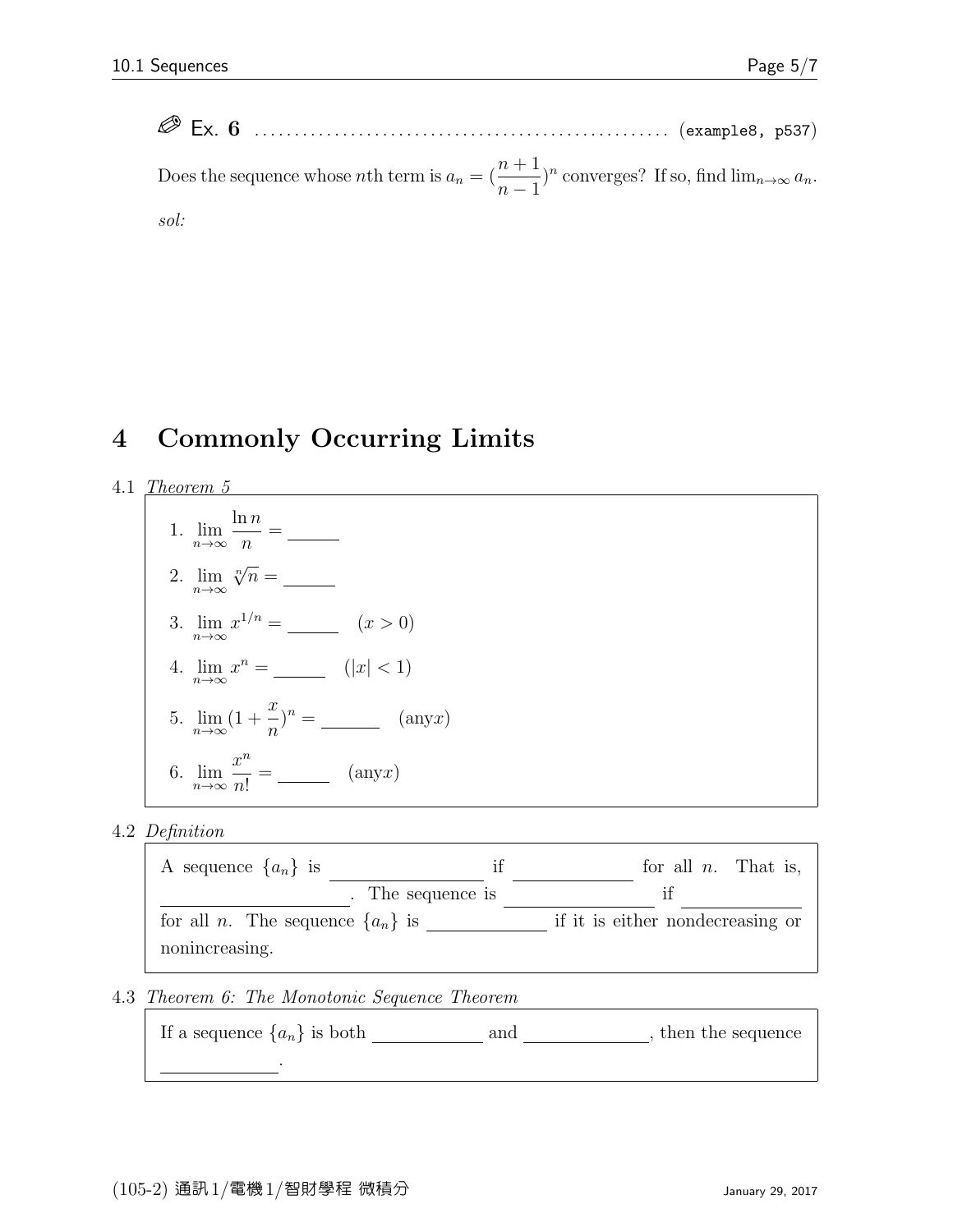Ex. 7 . . . . . . . . . . . . . . . . . . . . . . . . . . . . . . . . . . . . . . . . . . . . . . . . . . . . (example9, p538) (a)  $\lim_{n\to\infty}$  $\ln(n^2)$  $\overline{n}$ =

(b) 
$$
\lim_{n \to \infty} \sqrt[n]{n^2} =
$$

(c) 
$$
\lim_{n \to \infty} \sqrt[n]{3n} =
$$

(d) 
$$
\lim_{n \to \infty} (-\frac{1}{2})^n =
$$

(e) 
$$
\lim_{n \to \infty} (\frac{n-2}{n})^n =
$$

(f) 
$$
\lim_{n \to \infty} \frac{100^n}{n!} =
$$